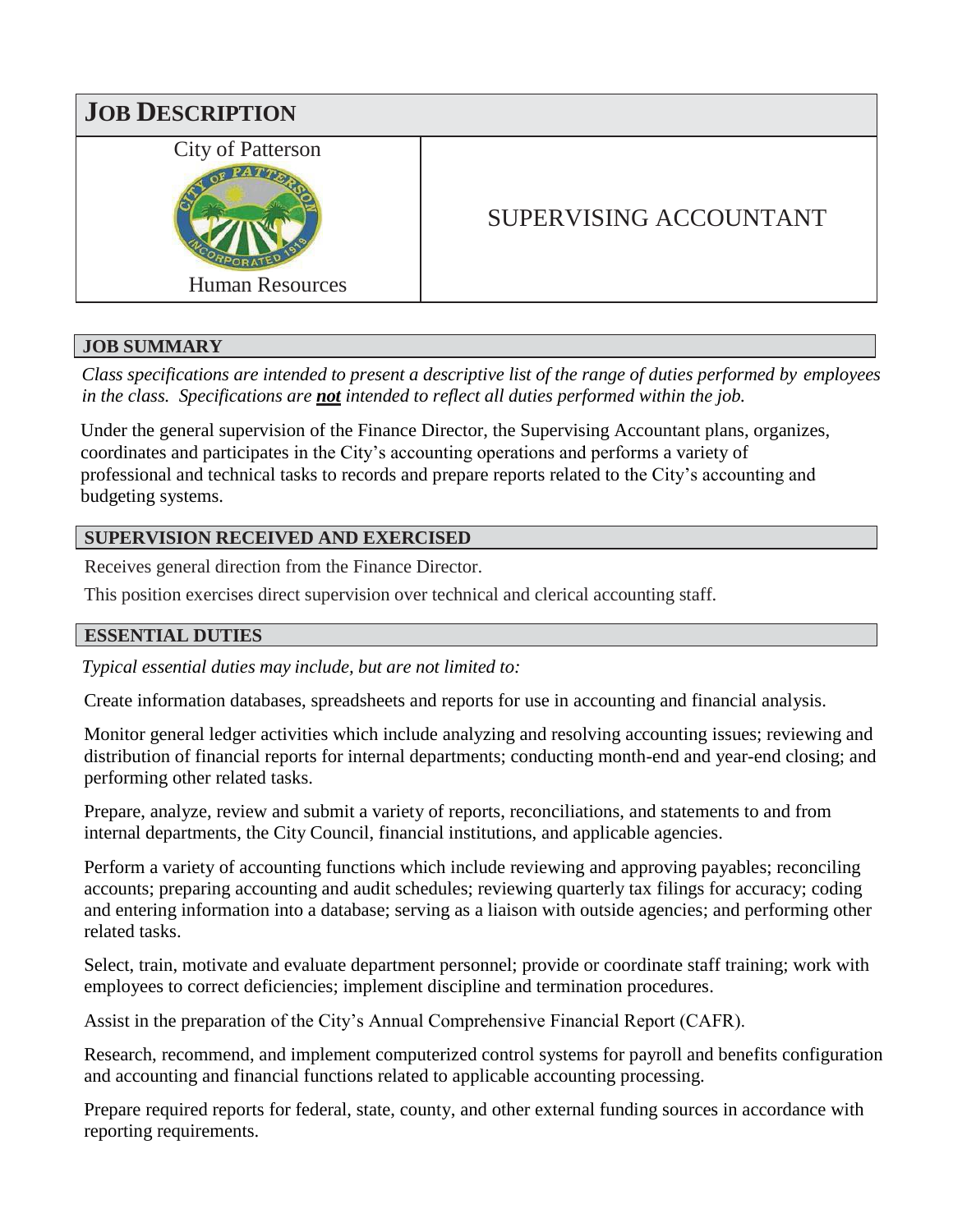Coordinate the administration of special assessment districts, including all regulatory compliance, debt service, and placement of assessments on the County tax roll.

Maintain and update master payroll records, including the production of employee paychecks, benefit statements and accrual calculations. Work with Human Resources to carry out various confidential personnel transactions such as salaries, benefits, promotions, special pays, reclassifications, demotions, suspensions, terminations and other related matters.

Research and adhere to payroll practices and procedures as defined within Memorandums of Understanding, other agreements, city policies and directives.

Explain payroll deductions and related payroll transactions to City employees.

Research and assemble information from a variety of sources for the completion of forms or the preparation of reports.

Prepare salary projections; develop assumptions; and update budget workbook for departmental review and budget development.

Perform related duties as assigned.

# **KNOWLEDGE, SKILLS, AND ABILITIES**

**Thorough knowledge of:** accounting theory and generally accepted accounting and auditing principles, practices, and procedures.

**Working knowledge of:** principles and practices of supervision and training; principles and practices of computerized accounting and data processing.

**Knowledge of:** regulations, and reporting requirements for municipal agencies; modern office management procedures; methods and techniques involved in conducting analytical studies and research of administrative practices and procedures.

**Ability to:** plan, organize and direct accounting, purchasing, inventory and other department related operations and activities; establish and maintain cooperative working relationships with coworkers and staff of other City departments; direct, train and evaluate

Analyze, evaluate, and interpret accounting data; prepare and interpret complex financial reports; make mathematical calculations rapidly and accurately; design, implement, interpret and monitor department policies and procedures; analyze administrative, operational and organizational conditions and problems and recommend and implement appropriate solutions, including implementation of new automated systems and software.

Interpret and explain governmental and accounting policies, rules, and regulations; provide fiscal interpretation of data to management; oversee and assist auditors with the Comprehensive Annual Financial Report.

Communicate clearly and concisely both orally and in writing; prepare clear and concise fiscal reports.

Read, speak, write, and comprehend English at a level necessary to carry out the essential functions of the position to explain complex policies and instructions in plain language and to communicate with City employees, elected officials, executives, other departments, agencies, and government organizations.